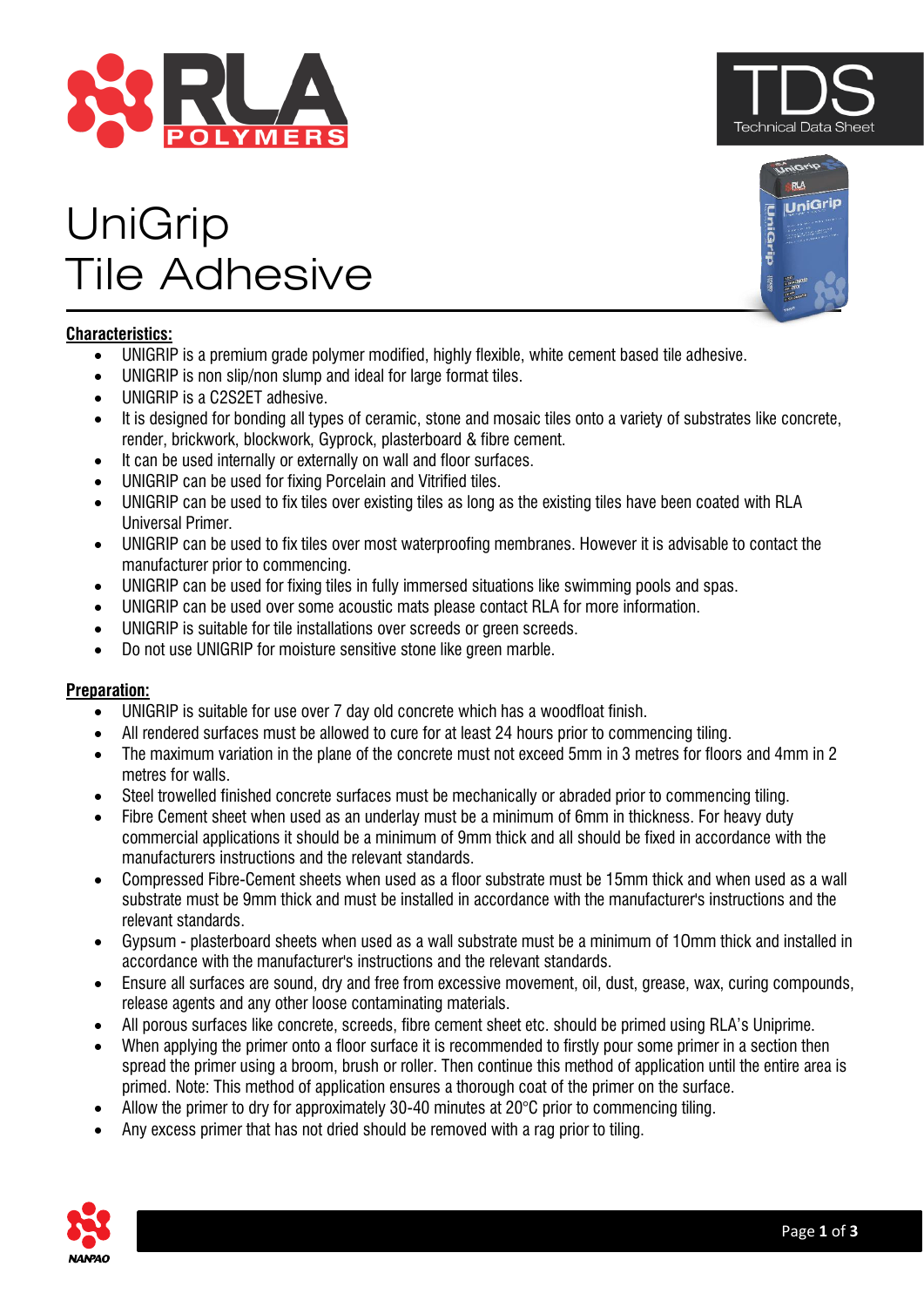



## **Expansion I Movement Joints:**

Expansion / movement joints must be provided to allow for movement between adjacent building components. They should be as follows:

- Over Existing joints in the substrate.
- Where two different substrates meet.
- Around fixed elements in the floor e.g. Columns.
- At internal vertical corners.
- Around the perimeter of the floor. ·In internal floors where any dimension exceeds 9m or 6m if subjected to sunlight. Framed floors should have an expansion joint every 4.5m
- In external floors where any dimension exceeds 4.5 m.
- On wall surfaces at storey heights horizontally and approximately 3m-4.5m apart vertically. Ideally they should be located over movement joints in the structural background and at structural material changes, for example the horizontal joint at the bottom of floor slabs, vertical joints at internal vertical corners, and at junctions with columns.

Movement joints should go right through the tile adhesive bed to the background and be kept free from dirt and adhesive droppings. Movement joints must not be less than 6mm and not wider than 10mm.

The movement joints must be installed as per AS3958:2007.

#### **Mixing:**

- The mixing ratio of UNIGRIP is 4.5 litres of water to each 15kg bag. Pour water into a clean drum. Gradually add the UNIGRIP powder while mixing continuously until a smooth lump free mix is obtained.
- Always add powder to liquid. Allow to stand for 3 minutes, restir then apply the adhesive onto the substrate.
- The Open time of UNIGRIP is Approx 30 minutes  $\omega$  20°C
- The Pot life of UNIGRIP is 2 hours  $@$  20 $°C$

#### **Coverage:**

• A 15kg bag of UNIGRIP will cover approximately 6-7m2 using a 10mm notched trowel.

#### **Application:**

- All tiling should be carried out in accordance with Australian Standard AS3958.1-2007.
- Once the surface has been appropriately prepared in accordance with RLA's instructions then apply the adhesive onto the substrate using an appropriate notched trowel. For floor tiling use a 1Omm x 1Omm square notched trowel for tiles up to 300mm x 300mm. For tiles 300mm x 300mm and larger use a 12mm x 12mm square notched trowel and back butter each tile. For mosaic tiles use a 6mm x 6mm square notched trowel.
- For wall tiling use 6mm x 6mm square notched trowel for tiles up to 150mm x 150mm. For tiles larger than 150mm x 150mm use a 10mm x 1Omm square notched trowel.
- UNIGRIP should be applied onto the substrate at a rate of 1m2 at a time. Application rates greater than this can result in the tile adhesive skinning before the tiles are laid into it.
- Once the adhesive is applied onto the substrate ensure that it does not skin prior to bedding the tiles into it. Once the adhesive skins do not lay tiles into it, but remove it and apply fresh adhesive.
- When placing the tiles into the adhesive press them in by using a sliding action. Ensure no voids occur and full coverage of adhesive is under the tiles.
- For tiles with lugs, grooves or uneven backing it may be required to butter the back of the tile with adhesive in addition to trowelling the adhesive onto the substrate.
- The final bed thickness of the adhesive should be at least 2mm for wall tiling and 3mm for floor tiling.
- Once the tiling is completed do not disturb the tiled surface for at least 24 hours at 20°C.